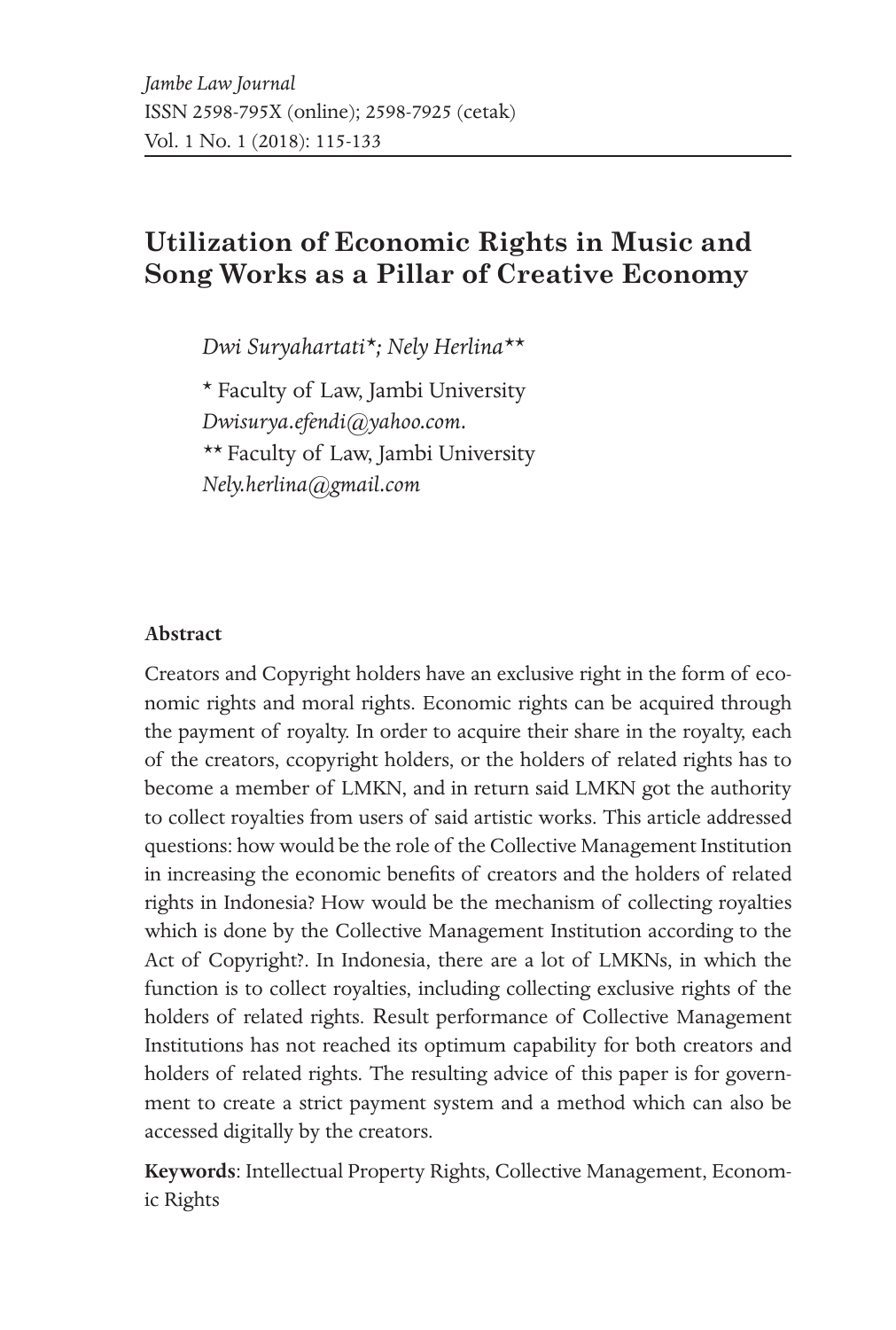# **A. Introduction**

Intellectual Property Rights is divided into several types, in which the two biggest types are Copyright and Industrial Design Rights. Protection on these intellectual property rights can be effectively applied if all the regulations are enforced properly. Many of the standards on how far this protection should be applied can be found in various agreements which has been approved as parts of World Intellectual Property Organization (WIPO)'s activities.

World Intellectual Property Organization (WIPO) defines intellectual property as, "The legal rights which resulted from intellectual activities in the industrial, scientific, literary, or artistic field." Thomas W. Dunfee and Frank F. Gibson define Intellectual Property as a physical manifestation of a practical, creative, or artistic idea and certain ways to acquire a protection over it.<sup>1</sup>

Intellectual Property Rights is a right of ownership which lies in the scope of technology and science, as well as arts and literatures. The rights of ownership shall be applied not to the product itself, but instead over the result of the intellectual ability of the human, in which it can be in the form of ideas. Intellectual Property Rights protects the usage of said ideas, and any information that contains any commercial or economic values.<sup>2</sup>

Intellectual Property Rights became very important with the increase of industrial and trading activities. This can be seen from 2 (two) general categories of Intellectual Property Rights, which are:

- 1. Intellectual Property Rights on industrial sector;
- 2. Intellectual Property Rights on Copyright and related rights to Copyright. According to literatures and science, there are two rights being included in Copyright, which are:
	- a) Economic rights; Defines as a right with monetary value, usually is eligible to be shifted over and to be exploited economically.

<sup>1</sup> Ridwan Khairandy*, Pengantar Hukum Dagang*, Yogyakarta: UII Press, 2006, p. 226.

<sup>2</sup> Muhamad Djumhana & R. Djubaidillah, 2003, *Hak Milik Intelaktual, Sejarah, Teori, dan Prakteknya di Indonesia*, Bandung: Citra Aditya Bakti, p. 21.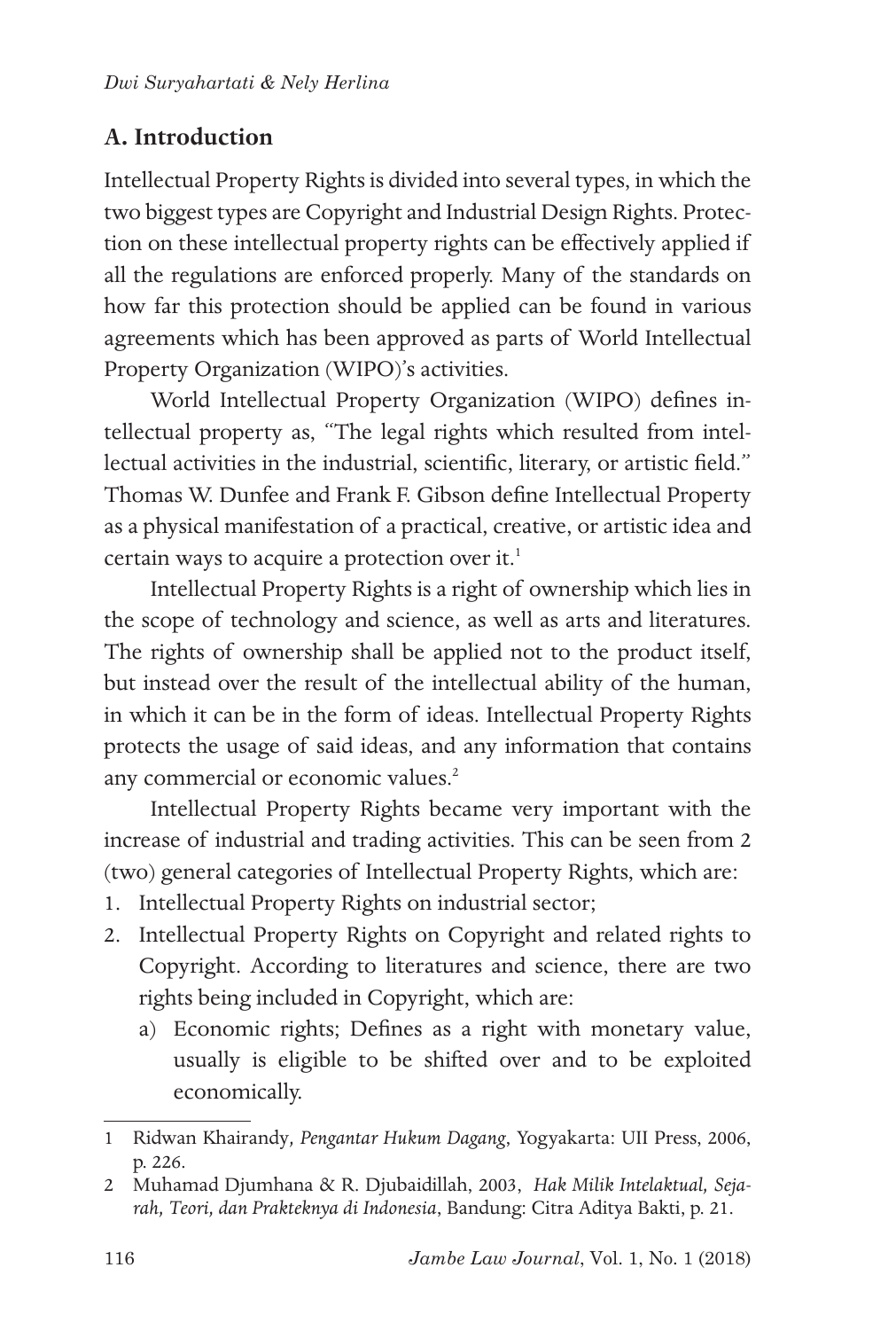b) Moral rights; Defines as a right which emerged as the result from the existence of individuality between the creation and the creator itself, or can also be in the form of an integrity from the creator.<sup>3</sup>

The recognized principles of Copyright are:

- 1. Principle of originality;
- 2. Principle of novelty;
- 3. Principle of tangibility;
- 4. Copyright emerged from a direct creation.

According to the Act of Copyright (UUHC), the creation which is protected by this law are in the scope of science, literatures, and arts. It includes:

- 1. Books, computer programs, pamphlets, layouts, published papers, and other papers;
- 2. Lectures, discourses, speeches, and any other similar creations;
- 3. Props or models which were made for the purpose of education and science;
- 4. Songs/music with or without text (lyrics);
- 5. Drama/musical drama, dance choreography, puppetry, and pantomime;
- 6. All forms of fine arts (paintings, pictures, sculpturing, calligraphies, statues, collages, other applied fine arts);
- 7. Architectures;
- 8. Maps;
- 9. Art of batik;
- 10. Photography;
- 11. Cinematography;
- 12. Translations, tafsir, adaptations, book of collections of ideas (*bunga rampai*), databases, and any other derivative works.

The work of songs and music is one of several types of artistic works that is protected by the Act of Copyright, in accordance to Article 40 in Act No. 28 of 2014 About Copyright (UUHC). The work of songs and music is defined as the whole creation of work consisted of

<sup>3</sup> Suyud Margono, *Aspek Hukum Komersialisasi Aset Intelektual*, CV. Nunasa Aulia, Bandung, 2010, p. 15.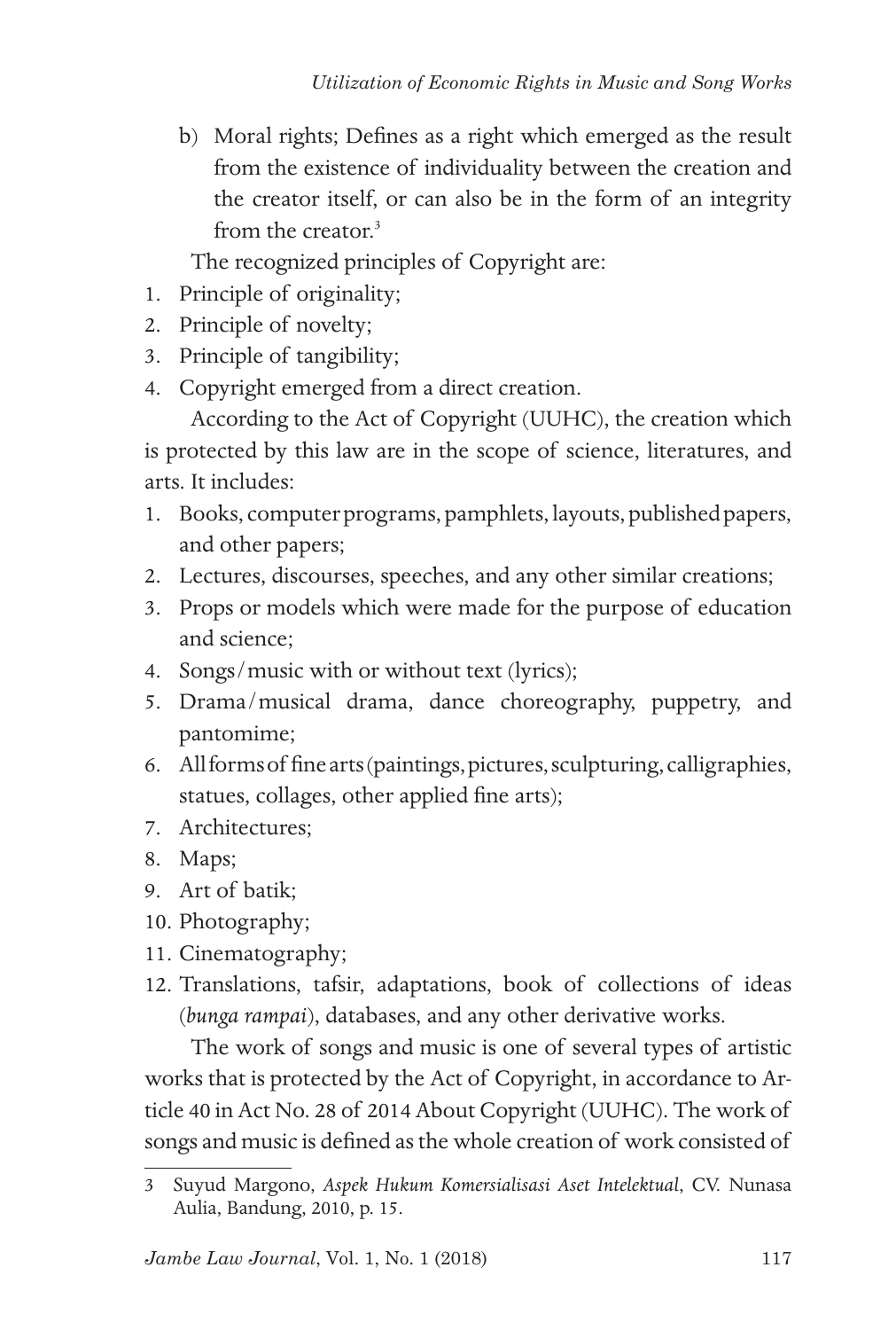elements of a song or melody, lyrics, including the notes, in a sense that the said song or music is considered as a whole artistic work. Copyright is regulated through Act No. 28 of 2014 about Copyright (UUHC).

Creators and Copyright holders hold the exclusive rights in the form of economic rights and moral rights. According to Article 8 Paragraph (1) in Act No. 28 of 2014 about Copyright (UUHC), the composer of a song has the economic rights to announce or reproduce permit to other party to do such rights. In order to collect royalty from creators and/or holders of related rights, the Act of Copyright (UUHC) specified the existence of National Collective Management Institution (LMKN). LMKN is a non-profit legal entity which has been given an authority by Copyright holders and/or holders of related rights to manage the economic rights in collecting and distributing royalties.

To be able to acquire their share in the royalty, each of the creators or Copyright holders or the holders of related rights has to become a member of LMKN, so in return said LMKN has the authority to collect royalties from users of said artistic works.Royalty is a form of payment or reward given to creators and/or Copyright holders over the utilization of the economic rights or related rights of a creation or a product. Utilization of Copyright should be done legally. It is stated in Article 10 of the Act of Copyrights (UUHC) that: A manager (person in charge) shall not allow any sale and/or duplication of any goods that were produced with any kinds of Copyright and/or related rights infringement in their shop/trading places.

- 1. Through radio broadcasts, pubs, karaokes, restaurants, aviation services, hotels, gas stations;
- 2. Through television broadcasts in a way that said creation could be heard and watched by other people;
- 3. Through printed medias, such as newspapers, tabloids, magazines, posters;
- 4. Through direct/live broadcasts and/or being broadcasted through any kinds of electronic medias;
- 5. Through an announcement of the creation by plastering said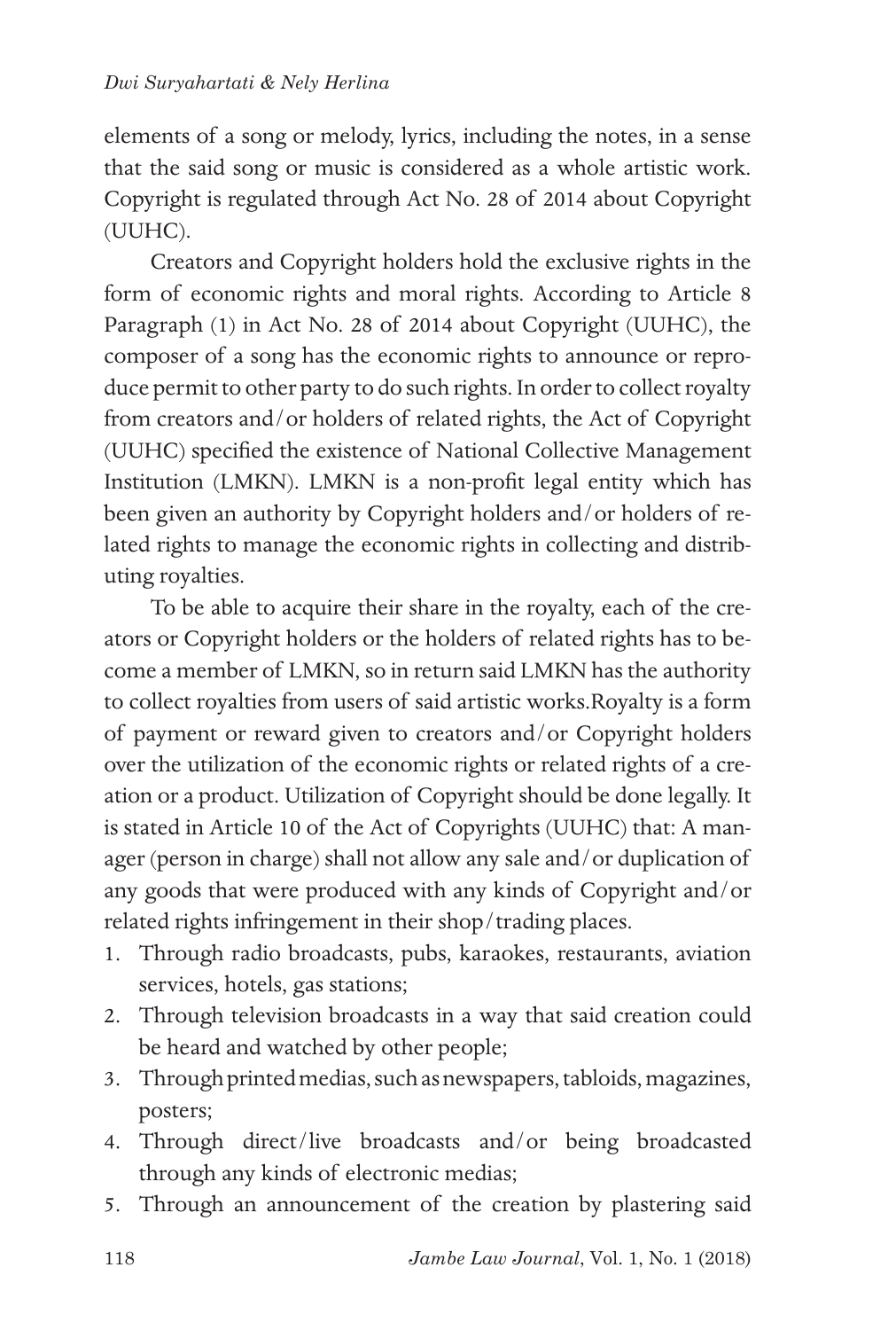announcement on specific places (such as billboards or posters) so it could be read and saw by other people.

This means that any form of utilization over Copyright requires payment of its royalty. For example, usage of music in cafes, restaurants, hotels, flight/airline services, gas stations, supermarkets, karaoke places, television broadcasts, radio broadcasts, et cetera. In order to be able to collect royalties over this announcement of said creation, Collective Management Institution (LMK) is required to hold the authority given by creators, Copyright holders, and holders of related rights. Any kind of public places' owners or any entrepreneurs who are using this creation are also obligated to acquire a Licensing Agreement regarding said creation. Recently, a Memorandum of Understanding (MoU) was created to be used as reference for the hotel industry in Indonesia in general, and reference for the Association of Indonesian Hotels and Restaurants (Perhimpunan Hotel dan Restoran Indonesia or PHRI) in particular, in order for them to carry out and apply regulation in Act No. 28 of 2014 about Copyright (UUHC). This MoU was also created to replace the Ministerial Decree of Ministry of Justice and Human Rights of Republic of Indonesia No. HKI.2.OT.03.01-02 of 2016 about The Ratification of Royalty Rates for The User Who Commercially Utilizes a Creation and/or Related Rights of a Product Over Music and Songs (Keputusan Menteri Hukum dan Hak Asasi Manusia Republik Indonesia No. HKI.2.OT.03.01-02 Tahun 2016 tentang Pengesahan Tarif Royalti Untuk Pengguna Yang Melakukan Pemanfaatan Komersial Ciptaan dan/atau Produk Hak Terkait Musik dan Lagu) which was published on May 20th, 2016. This Ministerial Decree is the Ruling of National Collective Management Institution about Royalty Rates for Hotel & Hotel Facilities which was issued on May 12th, 2016.<sup>4</sup>

The existence of the Act of Copyright (UUHC) is very important in order to give a proper protection to all parties including creators, Copyright holders, and holders of related rights, so that all of these parties would be able to receive their rights. This is why the

<sup>4</sup> National Workshop of PHRI 1, Westin Hotel, Nusa Dua, Bali, on November 7th, 2016.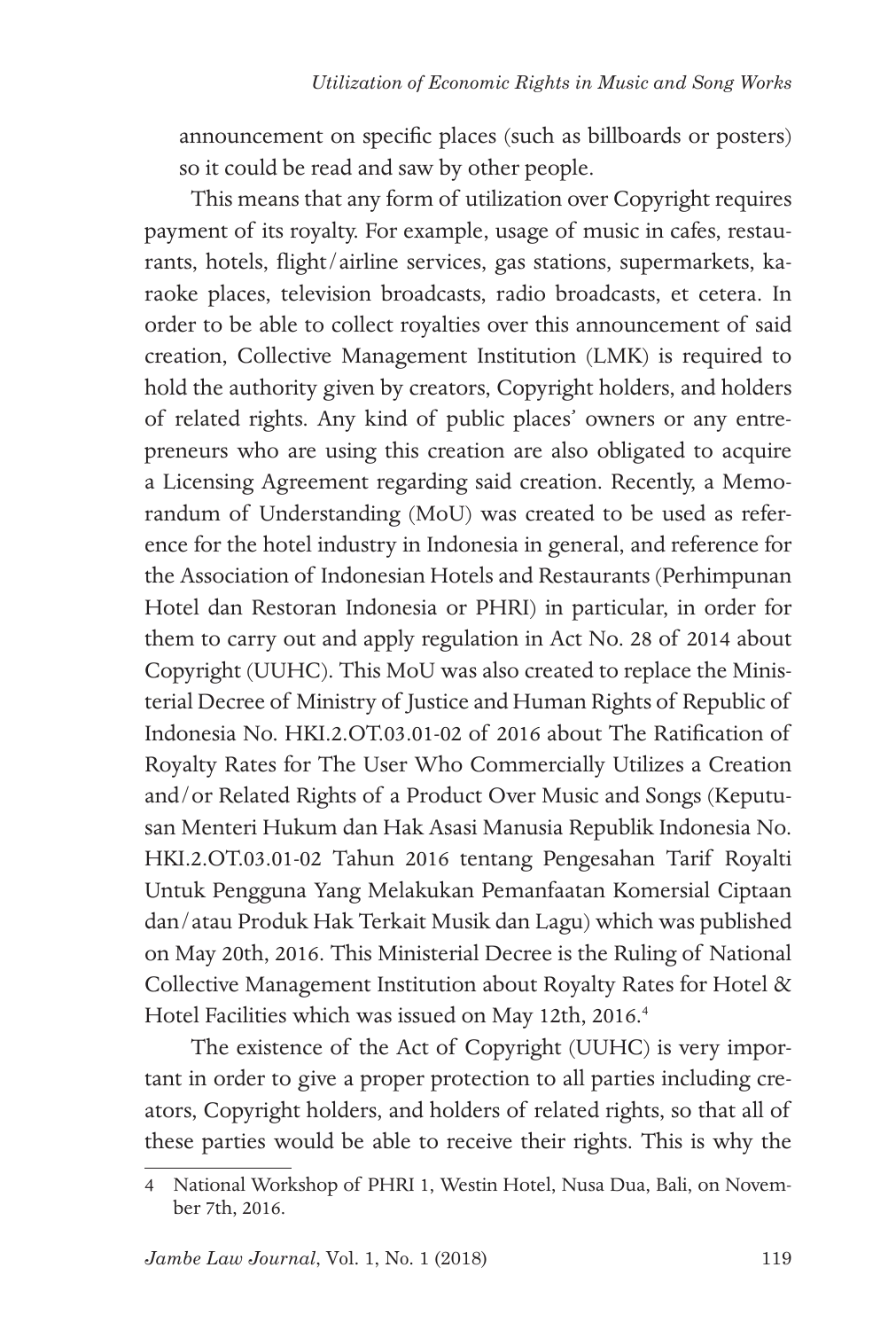Collective Management Institution (LMK) has to be able to perform its function to its optimum ability. It also means that if the eligible parties received their economic rights (in the form of payment of royalties), then it would ensure their welfare and motivated them to make their next work of creation.

# **B. Utilization of The Economic Rights of Creators and Holders of Related Rights Through Collective Management Institutions**

Act No. 19 of 2002 was the law effectively applied to regulate about royalty before Act No. 28 of 2014 was issued, although this predecessor law has created many problems in its application. This was proven by the low income received by creators and holders of related rights in Indonesia. Act No. 28 of 2014 was issued with the intention to rectify the mistakes and drawbacks of Act No. 19 of 2002. In this Act of Copyright (UUHC), the rights over songs and music got paid more attention than in the predecessor law.

In regards of current cases, Act of Copyright also stated on how to settle Copyright disputes. These disputes could be settled through alternative dispute resolution and arbitration before bringing the case into court. As stated in Article 95 Paragraph (1) of Act of Copyright (UUHC):

- 1. Copyright dispute resolution can be done through alternative dispute resolution, arbitration, or court.
- 2. The court whom has the power, as intended in paragraph (1), is the commercial court (*pengadilan niaga*).
- 3. Any other court outside of commercial court, as intended in paragraph (2), holds no power over the handling of any copyright dispute.
- 4. Outside of copyright infringement and/or infringement of related rights in the form of piracy, as long as all of the disputing parties' existences are known and/or located in the territory of Republic of Indonesia, said parties have to go through a dispute resolution via mediation before filing any criminal charges.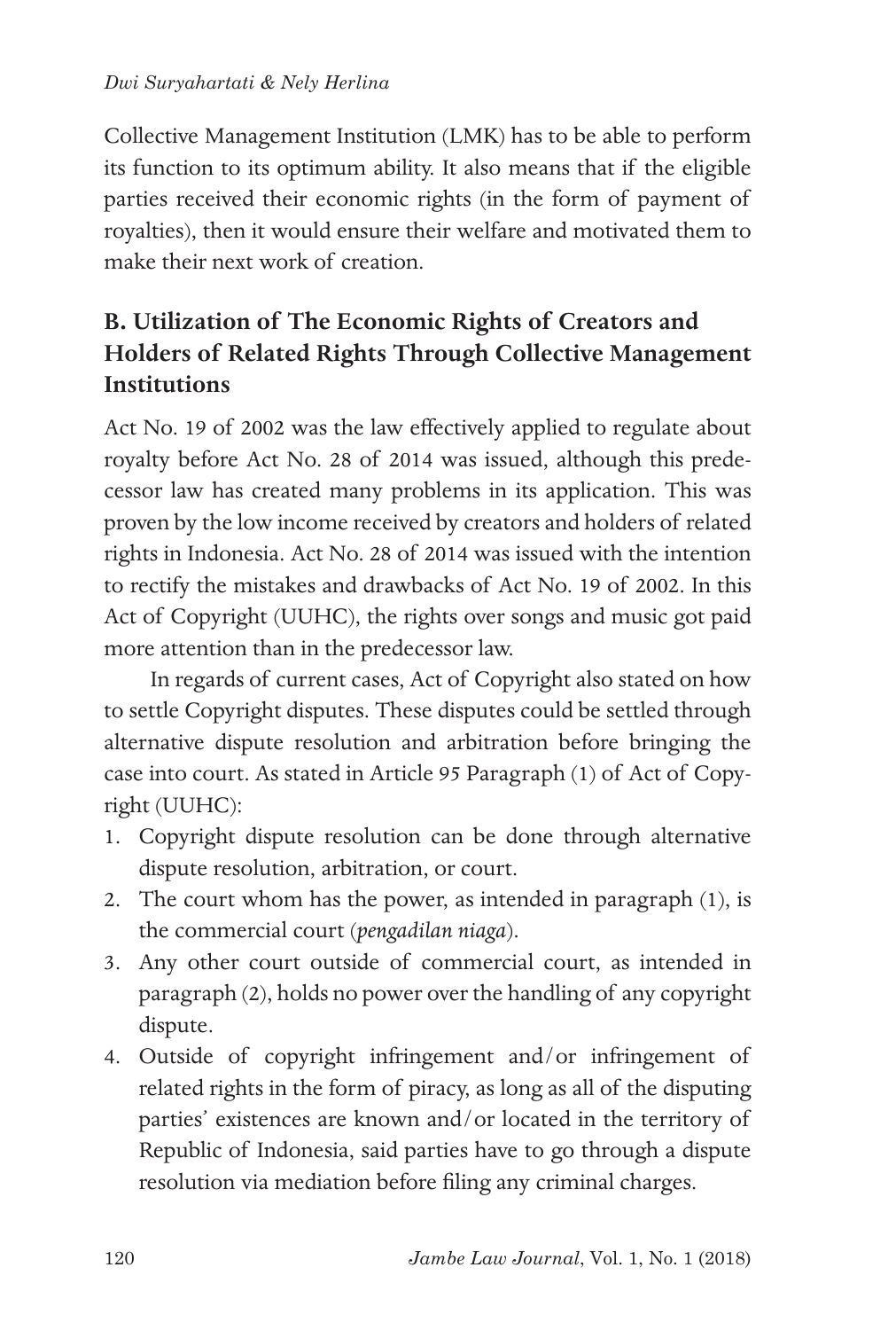The Act of Copyright (UUHC) also gives protection to creators and holders of related rights in other ways, such as:

- A. Regulation over the record of related rights of said product in Article 64 of the Act of Copyright (UUHC);
- B. Obligation to pay the royalty to creators through Collective Management Institution (LMK) is enforced upon users whom utilize said copyright and related rights, this is regulated through Article 87 of the Act of Copyright (UUHC);
- C. Regulations of Collective Management Institutions (LMK) in the field of songs and/or music in which represents the interests of holders of related rights in Article 89 of the Act of Copyright;
- D. Regulations regarding possible criminal punishment to be imposed on the case of any infringement over the economic rights of the owner of any related rights in Article 116 to 118 of the Act of Copyright (UUHC).<sup>5</sup>

Music industry in Indonesia is developing very rapidly. It is also supported by the fact that music is one of the biggest foundation in the creative industry, which is very labor intensive. There is a high potential of the collection of royalties, which is also equivalent with the development of the Collective Management Institution (LMK) which has the task of collecting said royalties. There are several developing LMKs in Indonesia. In music sector, there are several LMKs, such as KCI (Karya Cipta Indonesia), RMI (Royalti Musik Indonesia), WAMI (Wahana Musik Indonesia), ASIRI (Asosiasi Industri Rekaman Indonesia), ASPRINDO (Asosiasi Produser Rekaman Indonesia), PRISINDO (Performers Rights Society of Indonesia), and GNP (Gema Nada Pertiwi).

Countries which ratified the regulations regarding Intellectual Property Rights, especially regarding copyright, would be subjected to adhere to the international conventions about Intellectual Property Rights. Country would always intervene in the case of fulfilment of the exclusive rights of creators and holders of related rights.

<sup>5</sup> Monica Suhayati**,** Pelindungan Hukum Terhadap Hak Ekonomi Pemilik Hak Terkait Dalam Undang-Undang Nomor 28 Tahun 2014 Tentang Hak Cipta, Jurnal Negara Hukum, Vol. 5,No.2, 2014.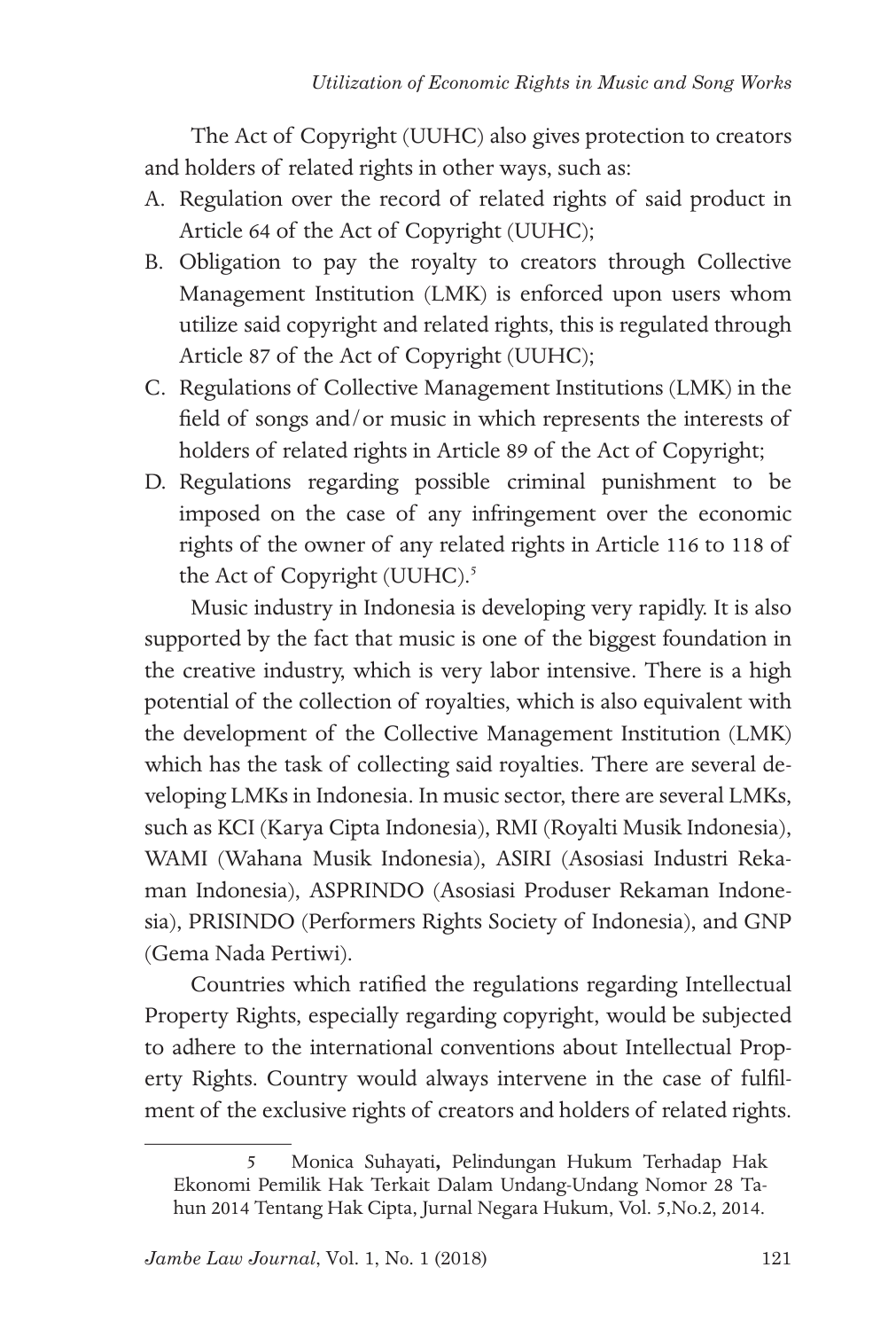Of course this would be done through developing a good and clear mechanism of collecting royalties via LMK. Although there are also some countries which give a liberty to its LMKs to regulate the mechanism of collecting economic rights on their own. On the contrary, China is one of the countries that hasn't given such liberty to its LMKs and instead, holding a full control over all of the existing Collective Management Institutions (LMK) in the country. A country's intervention is needed in order to avoid any unhealthy competition between LMKs and also to give a legal certainty over the status of said Collective Management Institutions (LMK) itself.

Song and music composers, singers, musicians, performers, phonograph producers, and all owners of related rights needed royalties as the reward over their creations in order to ensure the sustainability and innovation of their creations. This is not a small issue because music has become a big part of creative economy, and it should be an important foundation of Indonesia's creative economy sector.

Howkins defines Creative Economy as an economic activity in which both its inputs and outputs are in the form of Ideas. In a shorter explanation, the essence of creativity is the existence of ideas. This is why it can be seen how with only some form of ideas, a creative person could gain a relatively high income from it. Of course in this case, what referred to be an idea is an original work which can be protected by Intellectual Property Rights.<sup>6</sup>

Creative economy has become a source of new hope to increase the level of income. Music is one of the sector which was placed under the Directorate of Development of Performing Arts and Music Industry (*Direktorat Pengembangan Seni Pertunjukan dan Industri Musik*), which is part of the General Directorate of Arts and Culture-Based Creative Economy (*Direktorat Jenderal Ekonomi Kreatif Berbasis Seni dan Budaya*) of Ministry of Tourism and Creative Economy (*Kementerian Pariwisata dan Ekonomi Kreatif*). There are two things to be considered in order to see music industry as a potential sector with high economic value. *First*, music industry is a labor-intensive

<sup>6</sup> *Ibid*, p. 54.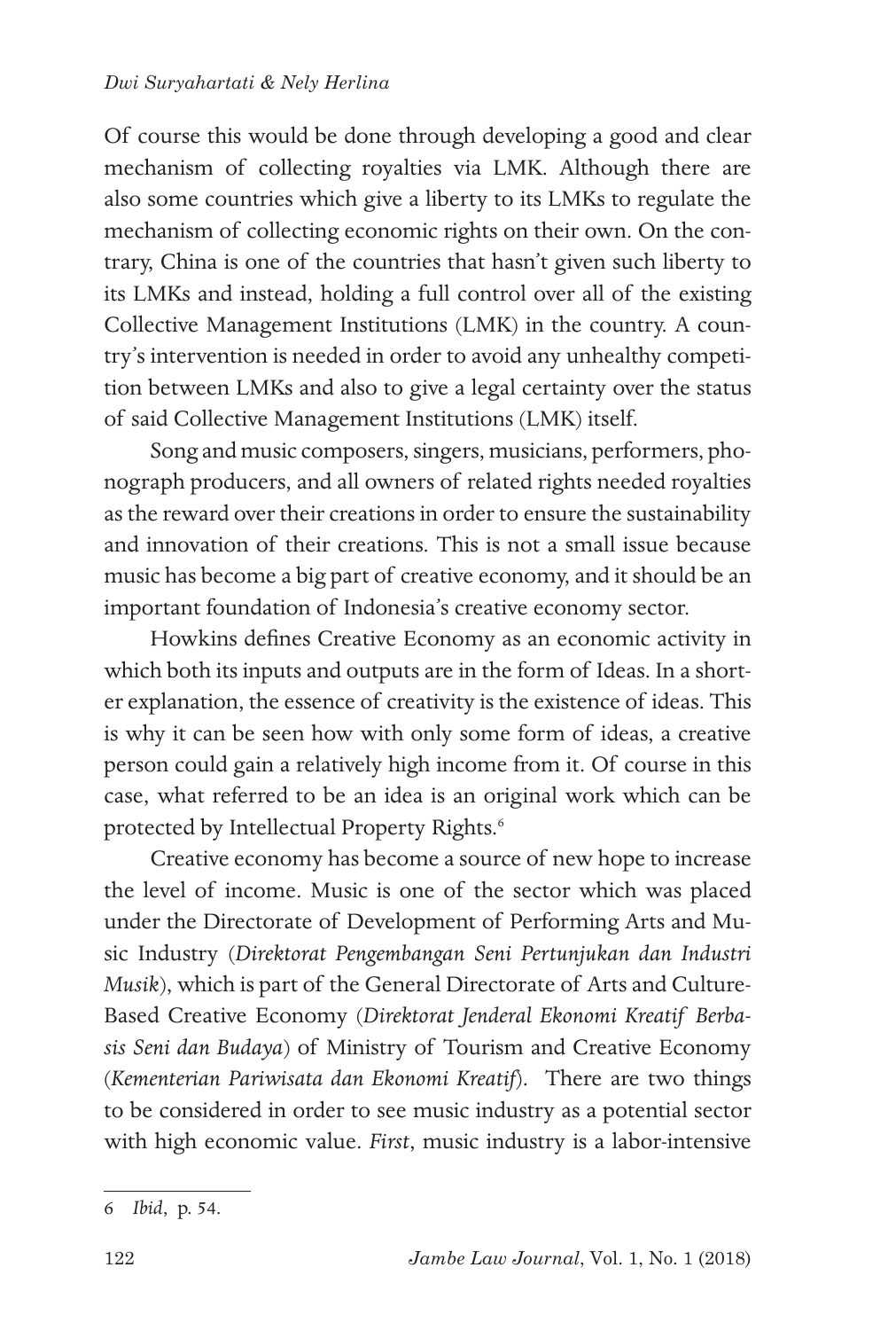industry. This is caused by the fact that a good performance of music, whether it was a recording or a live performance, needs the support of a lot of people. For example, recording of an album. Aside from the singer and the band players, this process also needs a music producer, a music director, a sound engineer, up to an album cover designer. Another example, for a live performance it would also need several other people with various tasks aside from the performers themselves. These people usually called as the people who works behind the scene, such as show director, lighting engineer, up to the driver who drives the show performers to the location of the performance. This is why music industry is a sector that absorbs a lot of labors. *Second*, music industry is a fluid industry. This means that music industry can easily entered and spread into many other industries. Music business is proven to be existed as parts of many other businesses. As an example, telecommunication industry needs music in order for its telecommunication channels to be packed with visitors whom wanted to get access into the music entertainment. Another example is that banking industry is using the prestige of fun music which is familiar to the younger generation in order to attract customers and persuading to open an account in their bank. This strategy is used because of the fact that not many people would easily change their bank account, especially if they have been using it for a long time since they were younger. There is also the example of restaurants using music to make its customer stays longer in their restaurant, and in return there is a high chance that these customers would order more food. From these examples, it can be seen how fluid music industry is, and it has been proven that it can easily entered and spread into many kinds of existing business. If this potential of music is understood since its early spread, then it is possible to push people's aspiration to work in the music business in various professions it got and not only to become a band player. The profession of being a band manager or a sound engineer of a performance is also a profession with a high level of income.<sup>7</sup>

<sup>7</sup> Faisal Afiff, "PILAR-PILAR EKONOMI KREATIF", (12 April 2012); http:// www.feb.unpad.ac.id/id/arsip-fakultas-ekonomi-unpad/opini/2198-pilar-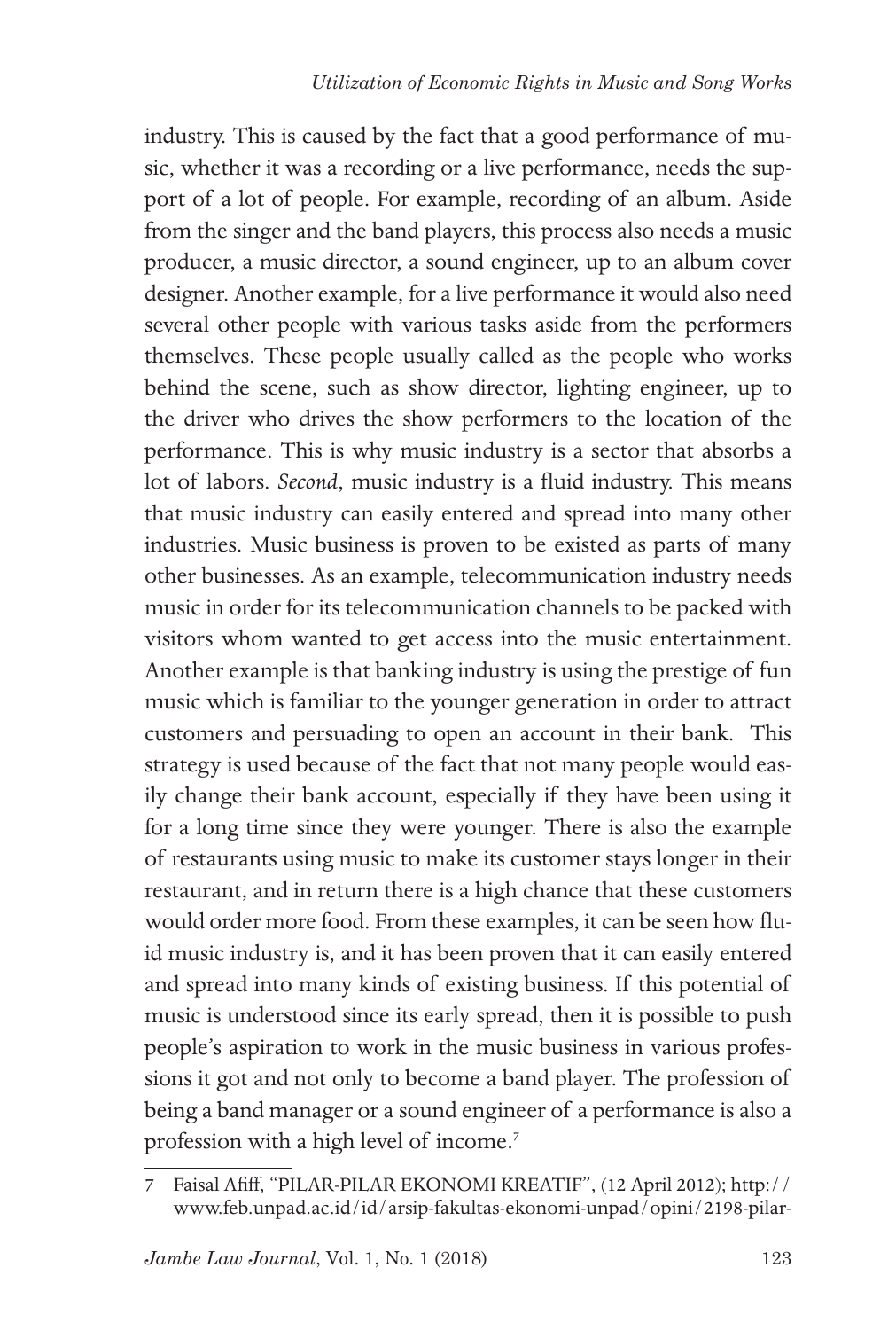#### *Dwi Suryahartati & Nely Herlina*

As explained in the paragraph above, this is why singers, actors, actresses, song composers, and any other related performers in the music field need some form of innovation. The problem is that this form of artistic work can be easily copied and pirated, especially with the existence of the internet, and any kinds of intellectual property rights infringement would kill off the innovation in this field. The development of creative economy in Indonesia collectively needed to be integrated into the economic system as a whole, so that Indonesia would have an economic security as well as cultural resilience.

For example, the role of Karya Cipta Indonesia (KCI) as a Collective Management Institution (LMK) of copyright. According to Dhiko Herlambang, its role to perform its duty in collecting royalties has fit accordingly into the regulation.<sup>8</sup> Another opinion came from Enteng Tanamal who stated otherwise. He stated that there are difficulties in regards to collecting royalties in Indonesia, considering geographical factors and how massively dispersed these works are throughout Indonesia.9

Based on my observation, there aren't many cases of copyright disputes regarding royalties existing. This is presumably happened not because there isn't any dispute happened, but it is because many creators and holders of related rights have given their licenses to Collective Management Institutions (LMK) and this is causing them to be careless over their own rights or even not understanding at all about the protection given to them in regards of their economic rights. If a dispute happened and cannot be resolved through mediation, the offender can be prosecuted criminally, which according to the Act of Copyright (UUHC) it's a Klacht Delict (also known as *Antragsdelikt* or *Delik Aduan*). This means that copyright infringement is included in a category of offensewhich cannot be prosecuted without a complaint by the victim. The concept of Klacht Delict means that the prosecu-

pilar-ekonomi-kreatif, accessed 14 Jan 2018

<sup>8</sup> Dhiko Herlambang, Peran Karya Cipta Indonesia Dalam Perlindungan Hak Cipta Lagu yang Digunakan Secara Komersial, Skripsi, Fakultas Hukum Universitas Muhammadiyah Surakarta, p.1,2016.

<sup>9</sup> Interview with Enteng Tanamal (Founder of PAPPRI dan ex-Manager of KCI), Ambon, Maluku, During Rakernas PAPPRI, November 2016.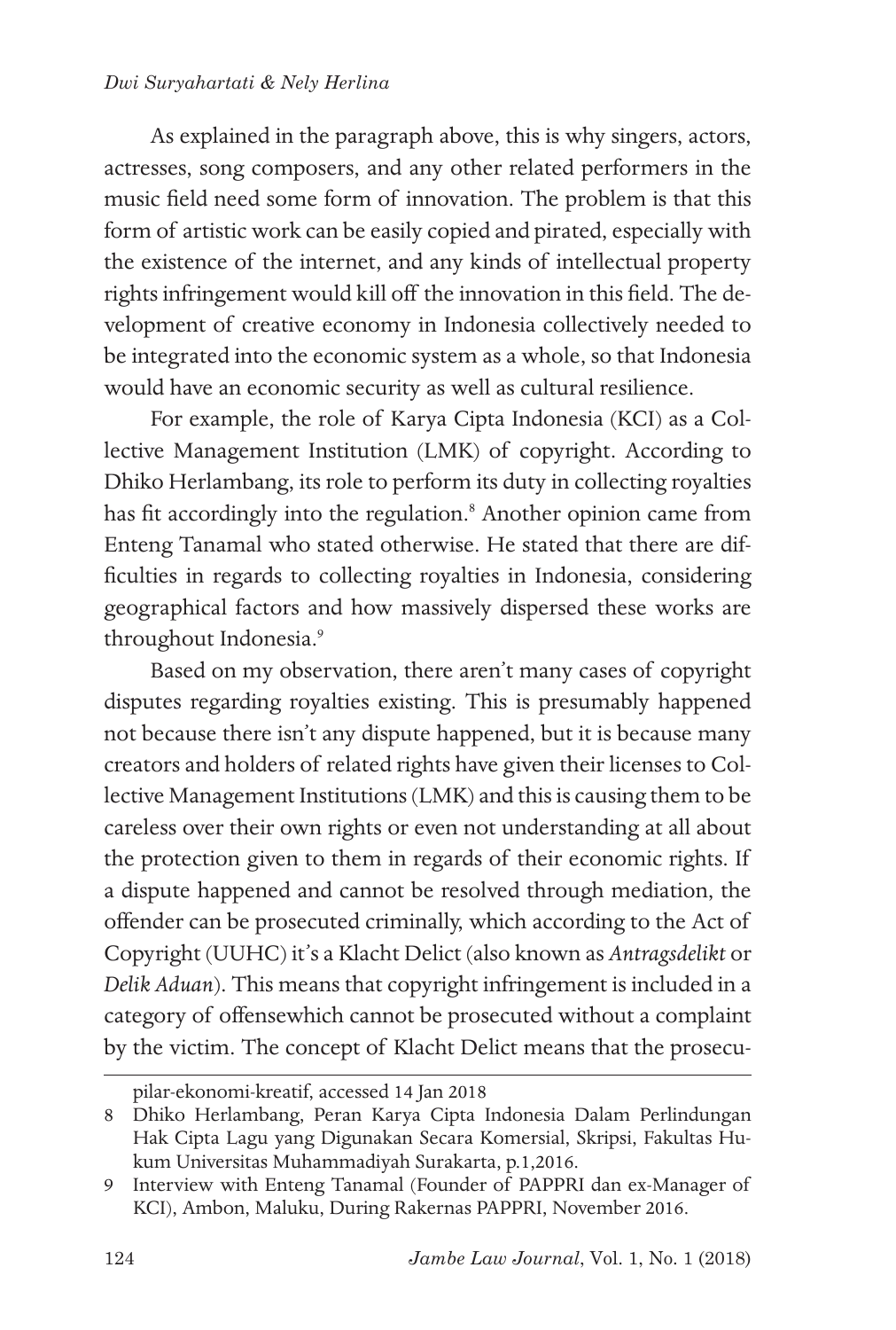tor would only prosecute a case only if the victim of the said offense filed a complaint against any action that costed them any distress and/ or any loss or damage. According to Tony Pulo from KCI Foundation (*Yayasan Karya Cipta Indonesia*), the existence of Klacht Delict only slowed the enforcement of the law over such cases. This is caused by the fact that Klacht Delict means that the enforcement of the law is being conducted passively, because it would only be enforced with a filed complaint from the victim. This is incompatible with the fact that there are a lot of creators who are suffering from damage of loss but due to many factors such as lack of understanding, reluctance to deal with law enforcement, and/or lack of facilities, these victims are reluctant or unable to file a complaint against these offense.<sup>10</sup>

*Karya Cipta Indonesia* (KCI) as one of the Collective Management Institutions (LMK) existed in Indonesia has their own way in collecting royalties from any business places which publicized the works of music and songs for commercial purposes. In accordance to law, KCI reserved the right to collect royalties from any business owner whom utilizes KCI's members' artistic works. In Yogyakarta, a single-room of a karaoke place would usually pay Rp. 720.000,- (seven hundred and twenty thousand rupiahs) per year, and then it would be multiplied by the amount of room existing in said karaoke place.<sup>11</sup>

## **C. Collective Management Institution's Mechanism on Collecting Royalties in Indonesia**

Before we discuss about the mechanism, we should first take a look on the position of the Collective Management Institutions (LMK) in the Act of Copyright (UUHC). How actually is the position of LMK in Indonesia? There are parties who felt that LMK does not actually have any authority to "quote" any profit from the users of a copyrighted artistic work because these said parties felt that they don't

<sup>10</sup> Loc. Cit, p. 546.

<sup>11</sup> Waspiah, Efektifitas Lembaga Manajemen Kolektif Dalam Memungut Royalti Berdasarkan Undang-undang No. 28 Tahun 2014 Tentang Hak Cipta, Prosiding Seminar Nasional Multi Disiplin Ilmu & Call Papers UNISBANK (SENDi\_U) No. 2, 2016, p. 546.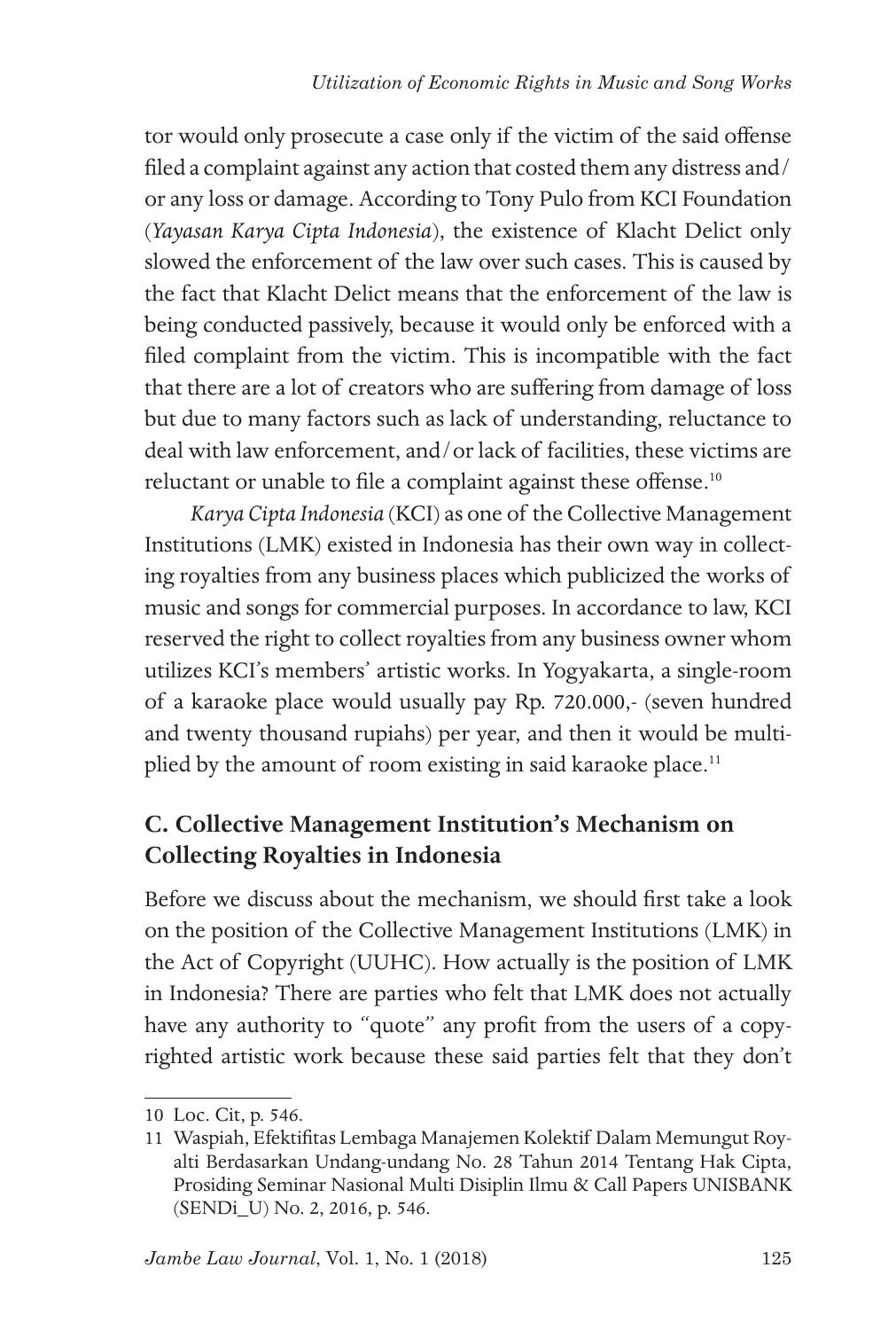have any business with any LMK. The Act of Copyright (UUHC) explicitly stated that the position of the LMK is to help creators, copyright holders, and/or holders of related rights, that is only if these LMK functions well accordingly to its true tasks and the country in which they existing acknowledged their existence. The authority of LMK to do its duty is recognized and acknowledged by the law. In order to do its duty, an LMK has to get a Decree (*Surat Keputusan or*  SK) from the Ministry of Justice and Human Rights (*Kementerian Hukum dan HAM*) of Republic of Indonesia. Currently there are 6 LMKs which already acquire its decree from the Ministry of Justice and Human Rights of Republic of Indonesia. These 6 LMKs are divided into 2 groups, Collective Management Institutions (LMK) of Copyrigh; And Collective Management Institutions (LMK) of Related Rights. The LMKs grouped into LMK of Copyright are LMK Karya Cipta Indonesia (KCI), LMK Wahana Musik Indonesia (WAMI), and LMK Royalti Anugrah Indonesia (RAI); While the LMKs grouped into LMK of Related Rights are LMK PAPPRI, LMK Sentra Lisensi Musik Indonesia (SELMI), and LMK Anugrah Royalti Dangdut Indonesia (ARDI).

Article 1 No. 22, Collective Management Institution (LMK) has already existed in the definition. It is stated:

Collective Management Institution is a non-profit legal entity which has been given an authority by Creators, Copyrights Holders and/or the Holders of Related Rights to manage their economic rights in legally collecting and distributing the royalties.

### Article 87

(1) To be able to acquire their share in the royalty, each of the Creators, Copyrights Holders, and the Holders of Related Rights has to become a member of a Collective Management Institution in order to collect a reasonable reward (payment) from users whom utilize the Copyright and Related Rights in the form of commercial public service.

(2) Users of Copyright and Related Rights whom utilize said rights, as intended in paragraph (1), are required to pay Royalty to Creators, Copyright Holders, or Holders of Related Rights, through the Collective Management Institutions.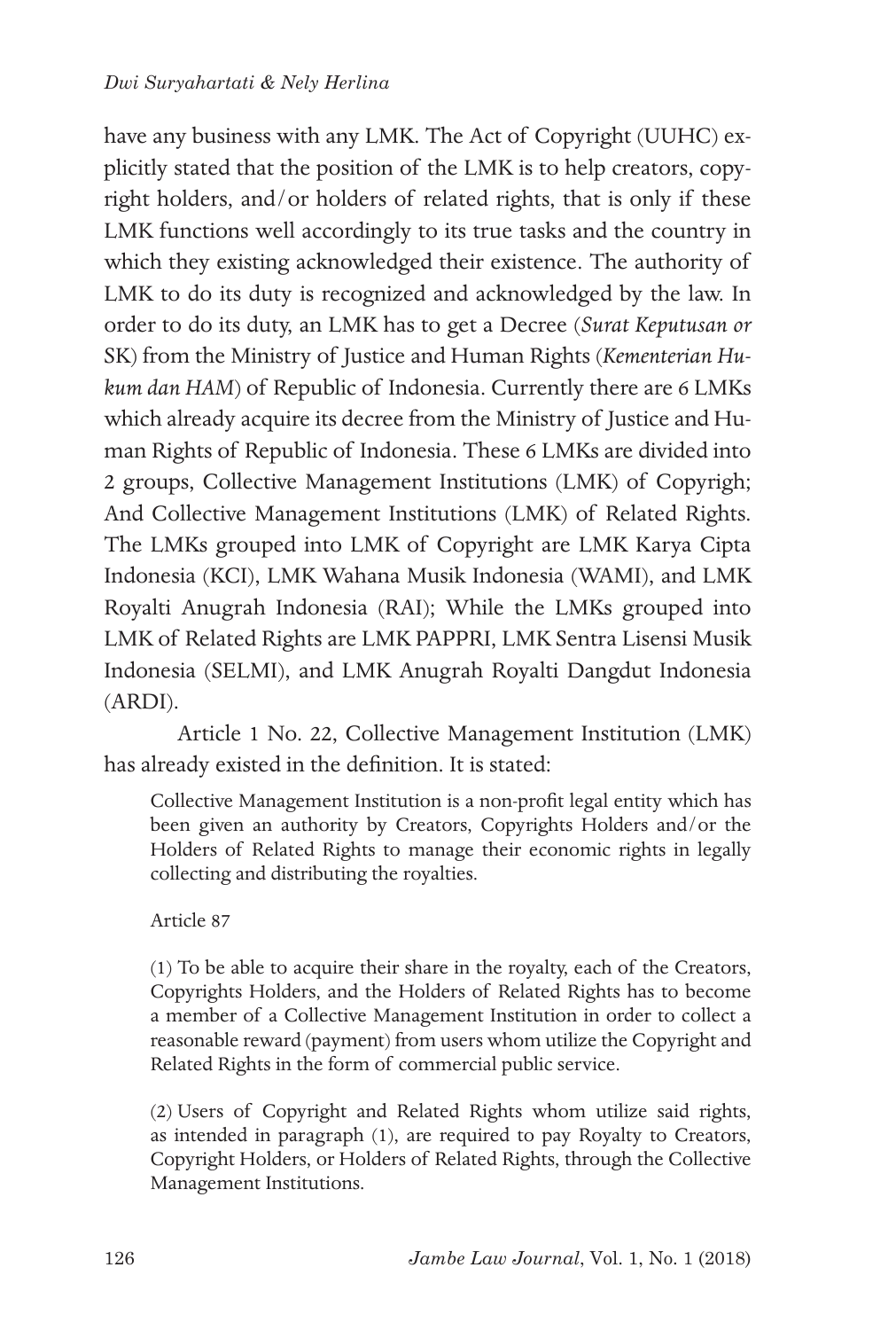(3) Users, as intended in paragraph (1), are required to make an agreement with the Creative Management Institution, in which this agreement contained the obligations of users to pay Royalty over Copyright and Related Rights being utilized.

(4) Any form of commercial utilization of the Creation and/or Product of Any Related Rights by the user would not be considered as an infringement of law, as long as said user have done and fulfilled their obligations according to the agreement made with the Collective Management Institution.

Article 88 regulates how a Collective Management Institution (LMK) should acquire a Ministerial Decree in order to operate:

Article 88

(1) A Collective Management Institution, as intended in Article 87 paragraph (1), is required to submit an application for an operational permit to the Ministry.

(2) An operational permit, as intended in Article 87 paragraph (1), has to comply to these requirements:

a. Is a non-profit legal entity in Indonesia;

b. Is given an authority by Creators, Copyright Holders, or Holders of Related Rights to retrieve, collect, and distribute Royalty;

c. Has at least 200 (two hundreds) endorser members of Creators for a Collective Management Institution in the work field of songs and/or music which represents the interest of Creators, and at least 50 (fifty) member for a Collective Management Institution which represents Holders of Related Rights and/or any other Copyright objects;

1. Has the purpose of retrieving, collecting, and distributing Royalties; and

2. Is capable to retrieve, collect, and distribute Royalty to Creators, Copyright Holders, or Holders of Related Rights.

3. A Collective Management Institution which has not acquired an operational permit from the Ministry, as intended in paragraph (1), shall not be allowed to retrieve, collect, and distribute the Royalty.

By looking at the two articles explained above, it looks like these two articles are sufficient in regulating the Collective Management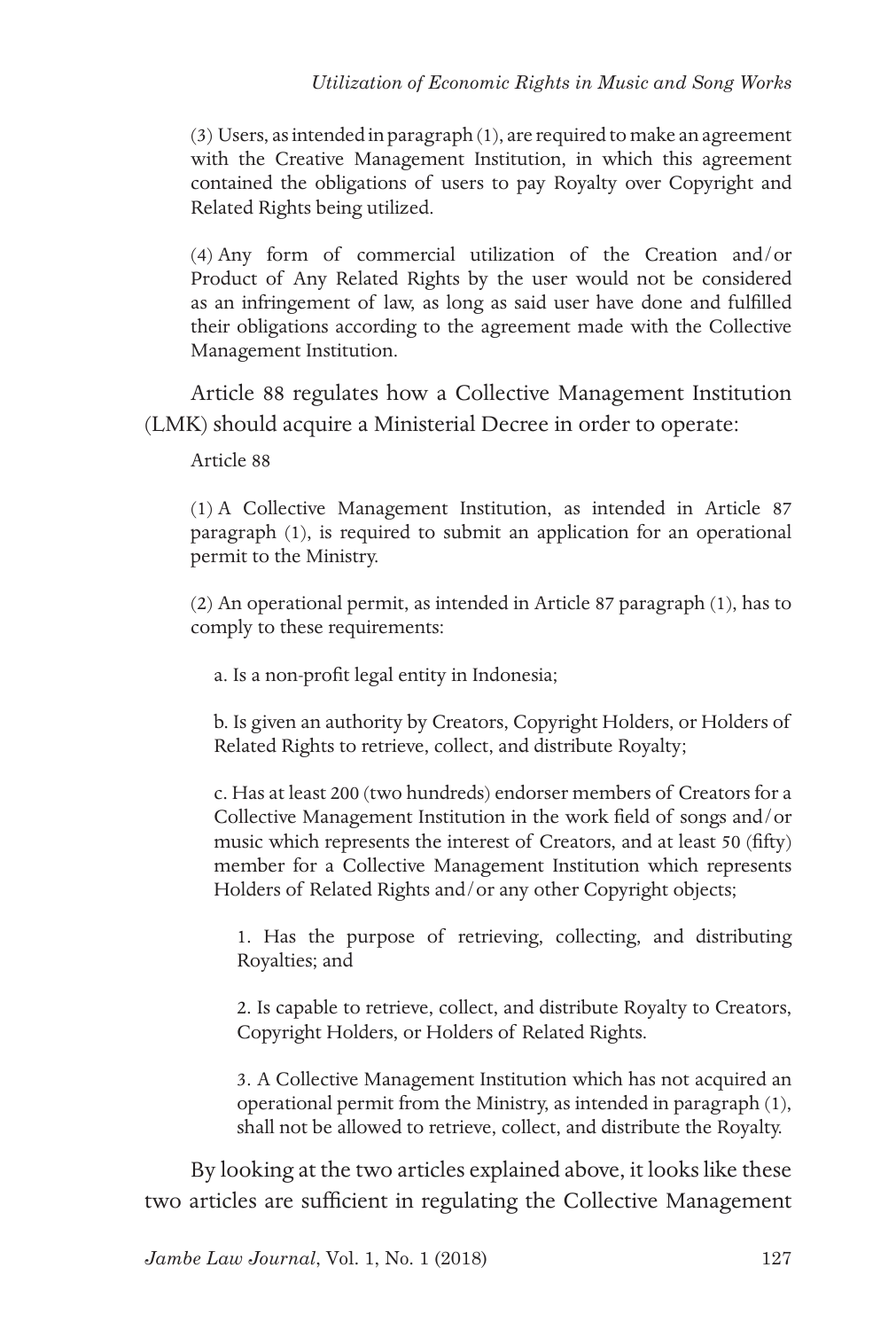Institutions (LMK), until the word "national" appeared in Article 89 paragraph (1) but then disappeared again in paragraph (2), (3), and  $(4)$ .

Article 89

(1) 2 (two) types of National Collective Management Institutions are formed to manage the Royalty of Copyright in the work field of songs and/or music, which each of these types represents these things:

(2) The interest of Creators; and

(3) The interest of the Holders of Related Rights.

(4) Both of these Collective Management Institutions, as intended in paragraph (1), has the authority to retrieve, collect, and distribute Royalties from commercial Users.

(5) To be able to collect Royalties, as intended in paragraph (2), both types of Collective Management Institutions are required to coordinate and determine the amount of Royalty, in which these things become a right owned by each of these Collective Management Institutions in accordance to the principle of prevalence in the practice based on justice.

(6) Clauses regarding the guidelines on how to determine the amount of Royalty is set by the Collective Management Institution, as intended in paragraph (1), and is validated by the Ministry.

Article 121 particle (g) Transitional Provisions mentioned as such:

"Any professional organizations or similar institutions with any kinds of names which held the function to collect, manage, and/or distribute Royalties before the issuance of this Act has the mandatory to adjust and change its status into Collective Management Institution within a maximum period of 2 (two) years since the issuance of this Act."

Article 89 paragraph (3) which stated:

To be able to collect Royalties, as intended in paragraph (2), both types of Collective Management Institutions are required to coordinate and determine the amount of Royalty, in which these things become a rights owned by each of these Collective Management Institutions in accordance to the principle of prevalence in the practice based on justice.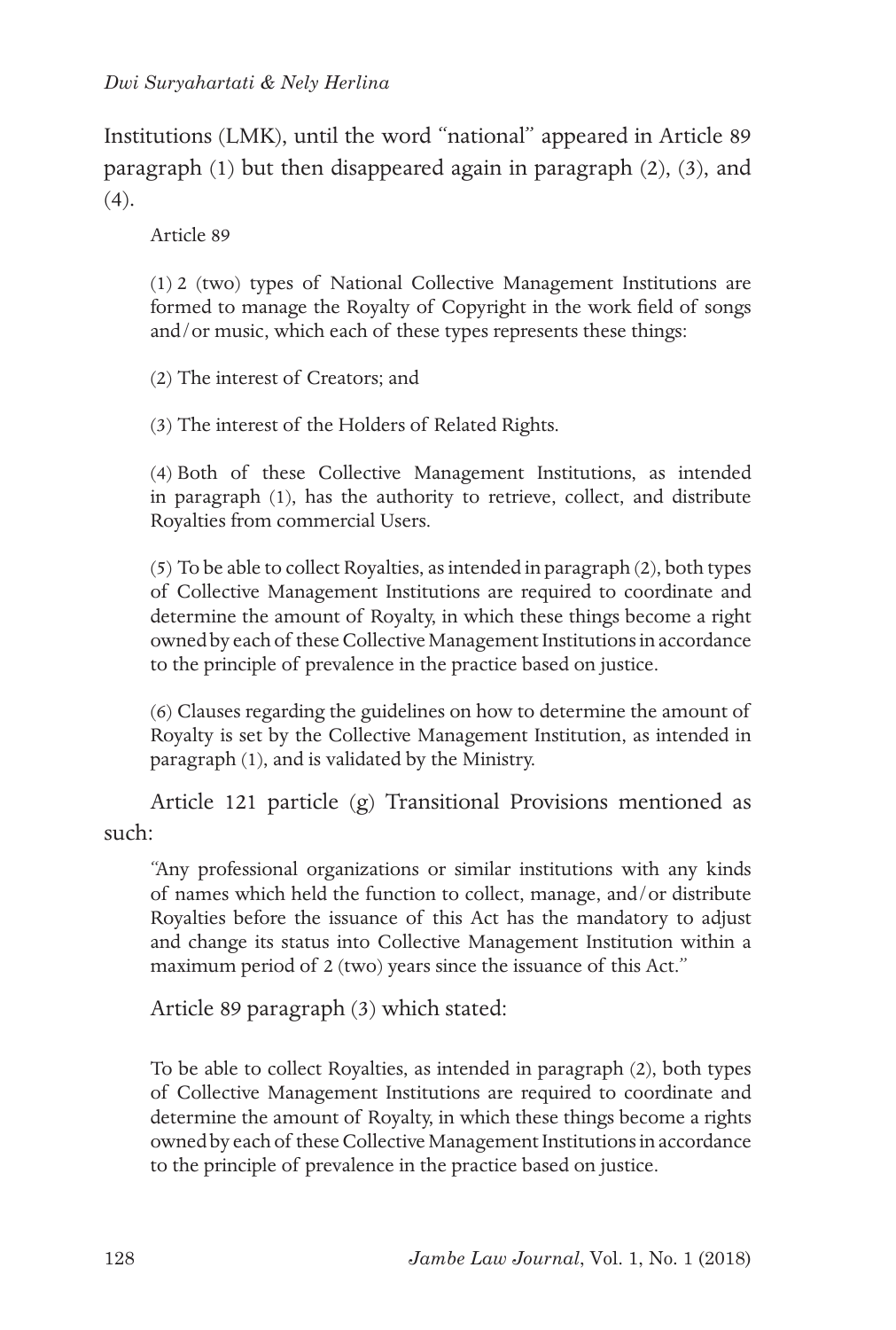Article 88 paragraph (1) stated that a Collective Management Institution (LMK), as intended in Article 87 paragraph (1), is required to submit an application for an operational permit to the Ministry, and paragraph (3) stated that a Collective Management Institution (LMK) which has not acquired an operational permit from the Ministry, as intended in paragraph (1), shall not be allowed to retrieve, collect, and distribute the Royalty.

Article 93

Further provisions regarding guidelines on how to apply and the issuance of the operational permit, and the evaluation on said Collective Management Institution is regulated with a Ministry Decree.

The duty of a Collective Management Institution (LMK) is to coordinate and supervise the collection of royalties done by National Collective Management Institutions (LMKN) below it. Public places or places which uses music such as cafés, karaoke places, and artistic performances are expected to pay royalties in accordance to regulations set by these institutions. These institutions are expected to be able to collect, manage, and then distribute royalties back to creators and then to holders of related rights. The formation of National Collective Management Institutions (LMKN) is expected to help creators in receiving their rights, especially economic rights which should be able to be feasibly received. Users who utilize the economic rights of Copyright and Related Rights should pay Royalties to Creators, Copyright Holders, or Holders of Related Rights, through Collective Management Institutions.

In order to operate, a Collective Management Institution (LMK) should comply with these requirements:

- 1. Is a non-profit legal entity in Indonesia;
- 2. Is given an authority by Creators, Copyright Holders, or Holders of Related Rights to retrieve, collect, and distribute the Royalty;
- 3. Has at least 200 (two hundreds) endorser members of Creators for a Collective Management Institution in the work field of songs and/or music which represents the interest of Creators, and at least 50 (fifty) member for a Collective Management Institution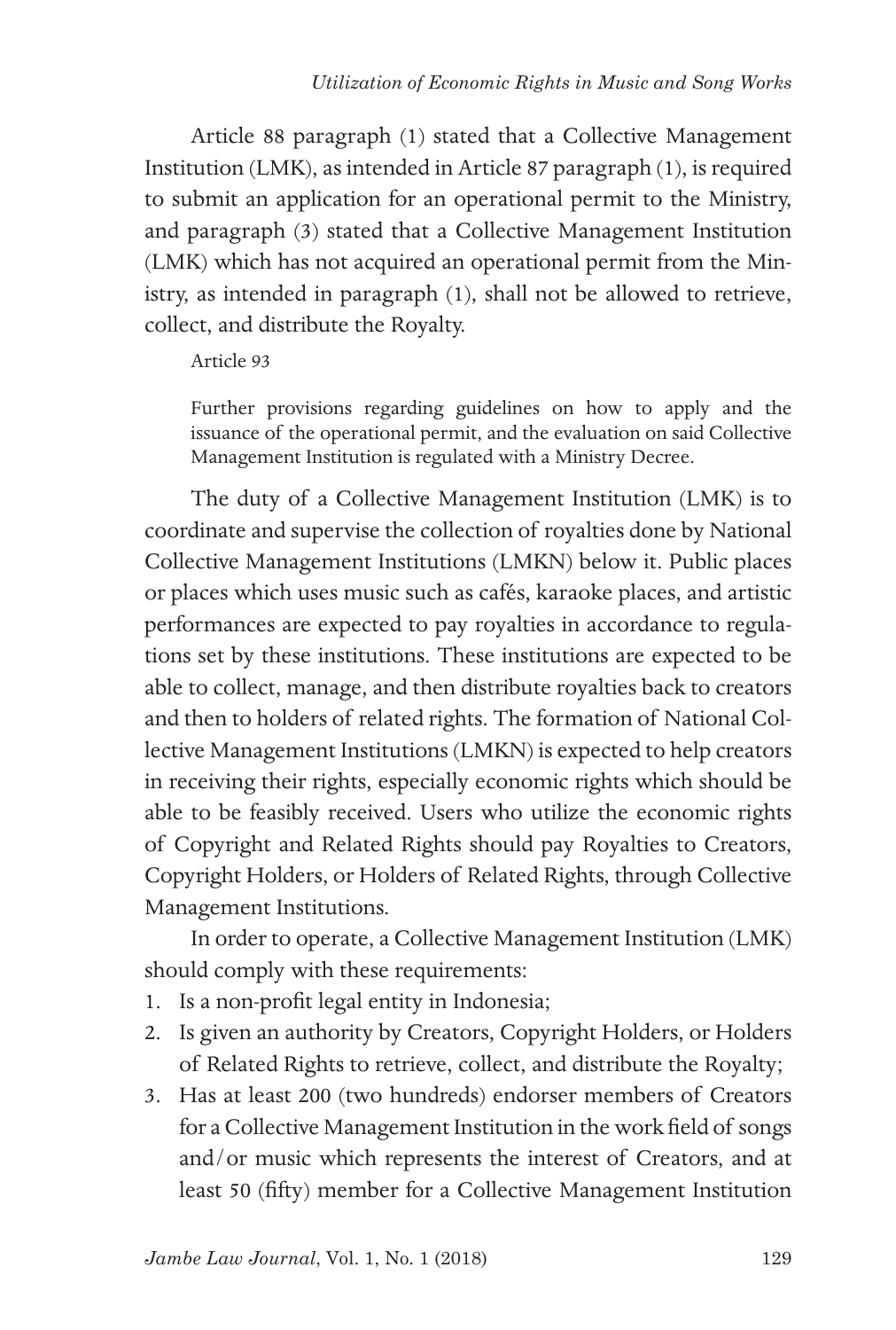which represents Holders of Related Rights and/or any other Copyright objects;

- 4. Has the purpose of retrieving, collecting, and distributing Royalties; and
- 5. Is capable to retrieve, collect, and distribute the Royalty to Creators, Copyright Holders, or Holders of Related Rights.

The mechanism on how to collect royalties can be seen from the mechanism set by LMK Karya Cipta Indonesia (KCI). In general, it begins with creators or copyright holder or song/music's rights holders giving the authority to KCI in order to collect royalties over any kinds of commercial announcement or utilization of said copyright by other people. The next step is to distribute collected royalties to the feasible parties, after it was deducted by the administration fee. In this case, the amount of royalty paid by the licensee is set by KCI, as they have been given the authority by the creator. This then allows the licensee, as the party who received a permit from the creator, to exploit the creation in accordance to the agreement made beforehand.

Another thing regarding the function of Collective Management Institution (LMK) can be seen from LMK *Penerbit Karya Musik Pertiwi* (PMP). The song of Bengawan Solo was composed by Gesang, and it has been exploited in many other forms of creations. Gesang, as the composer of the song and the copyright holder, appointed LMK PMP to collect royalties for the licensing agreement of this song (*Bengawan Solo*). The royalties collected by LMK PMP then distributed back to Gesang, in which the formulation on how to calculate the amount being paid back to Gesang is as such:

|             | $TR = IL/TL x R x PPD$                                                                                                               |
|-------------|--------------------------------------------------------------------------------------------------------------------------------------|
| Annotation: |                                                                                                                                      |
| TR          | : Total amount of Royalties                                                                                                          |
| JL          | : Total amount of licensed songs                                                                                                     |
| TL          | : Total amount of songs in an album (Maximum of 12)                                                                                  |
| R           | : Royalty Rate $(6\%)$                                                                                                               |
| <b>PPD</b>  | : Published Price for Dealer, which can be calculated as such:<br>$(72\% \text{ x retail price}) - (VAT + ASIRI Administration fee)$ |

The TR (total amount of royalties) then multiplied by the mini-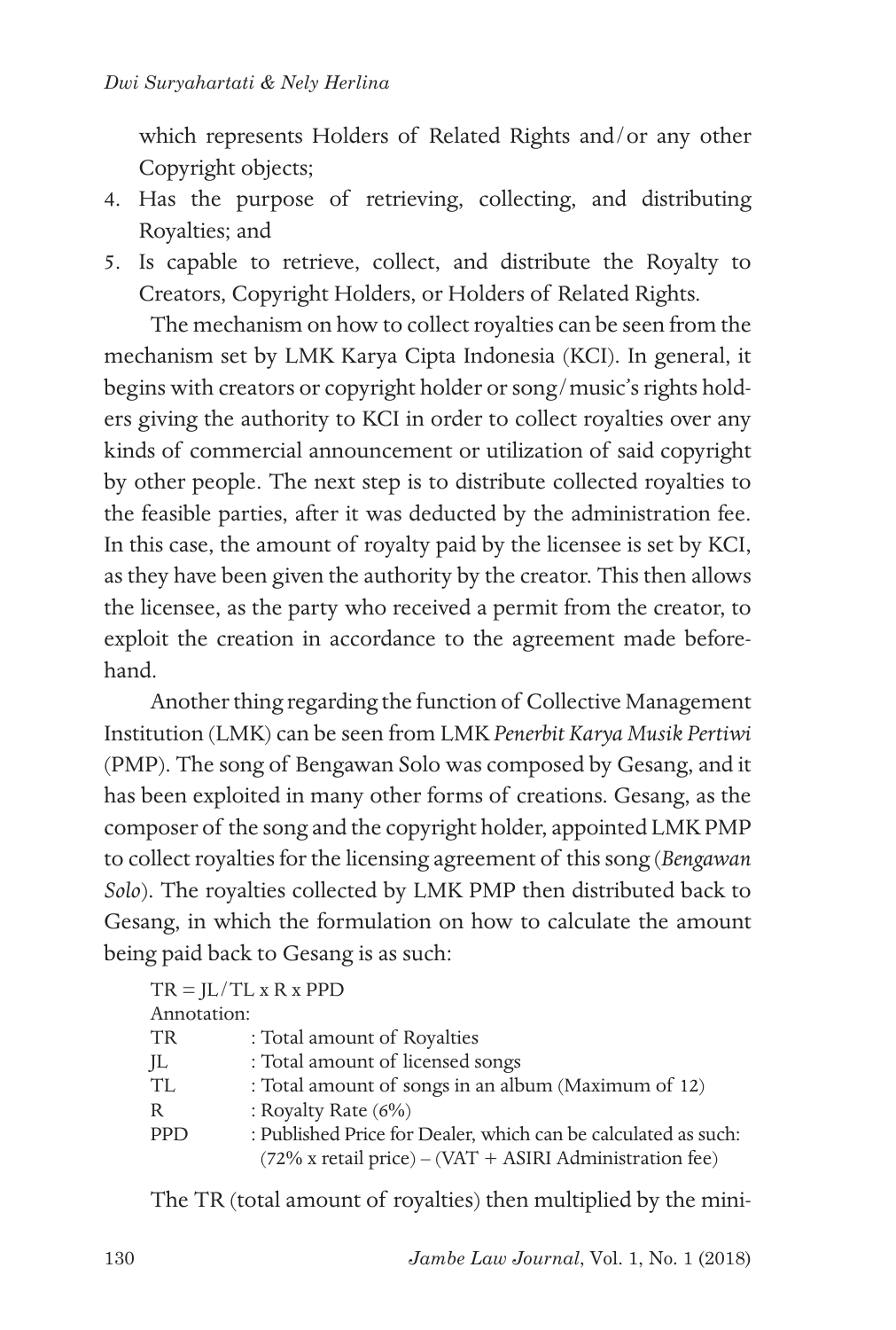mum warranty and added by 10% rate of VAT (Value-Added Tax or PPN). If there are 12 songs in one album, then the calculation of the advance royalty can be calculated by counting the Total Amount of Royalties for 12 songs (as seen in the formulation above), and for the rest it can be calculated using the formulation as such:

 $TR - \{TR x (JL - 12) x 2,5\% \}$ 

This can be seen concretely in the example of the song Bengawan Solo being included in Rafi's album titled Can't Stop the Beat, produced by PT RAF Production and PT Aquarius Musikindo. In this case, for the usage of the song of Bengawan Solo, PT RAF Production and PT Aquarius Musikindo made an agreement with LMK PMP, as the LMK who has been appointed by the copyright holder of the song, in order to be able to license the song (Bengawan Solo) and include it in the album. This album included the track list of 10 songs in the media of cassette tape, being sold for the price of Rp. 20.000 (twenty thousand rupiahs) with minimum warranty of 10.000 pieces. With those data, the royalties can be calculated as such:

 $TR = 110 / x 6\% x (72\% x Rp. 20.000) - (Rp. 800 + Rp. 60)$  $= 110 / x 6\% x (Rp. 14.400) - (Rp. 860)$  $= 110 / x 6\% x (Rp. 13.540)$  $= 110 / x$  Rp. 812,40  $=$  Rp. 81,24 Minimum warranty =  $10.000$  pcs x Rp. 81,24  $=$  Rp. 812.400 VAT (PPN)  $10\% =$  Rp. 81.240 +  $=$  Rp. 893.640

From the calculation above, it can be seen that the total amount of royalties should be paid by PT RAF Production and PT Aquarius Musikindo to LMK PMP for the utilization of the song Bengawan Solo in the album mentioned above if Rp. 893.640 (eight hundreds ninety three thousands six hundreds and forty rupiahs). After this royalties being paid to LMK PMP, then LMK PMP will manage said royalties before distribute it back to the creator (composer).<sup>12</sup>

<sup>12</sup> Yudhistiro Tri Prakoso, Implementasi Pembayaran Royalti Lagu Bengawan Solo Untuk Kepentingan Komersial Ditinjau dari Perspekrif UU No. 19 Tahun 2002 tentang Hak Cipta, Tesis, Magister Kenotariatan Universitas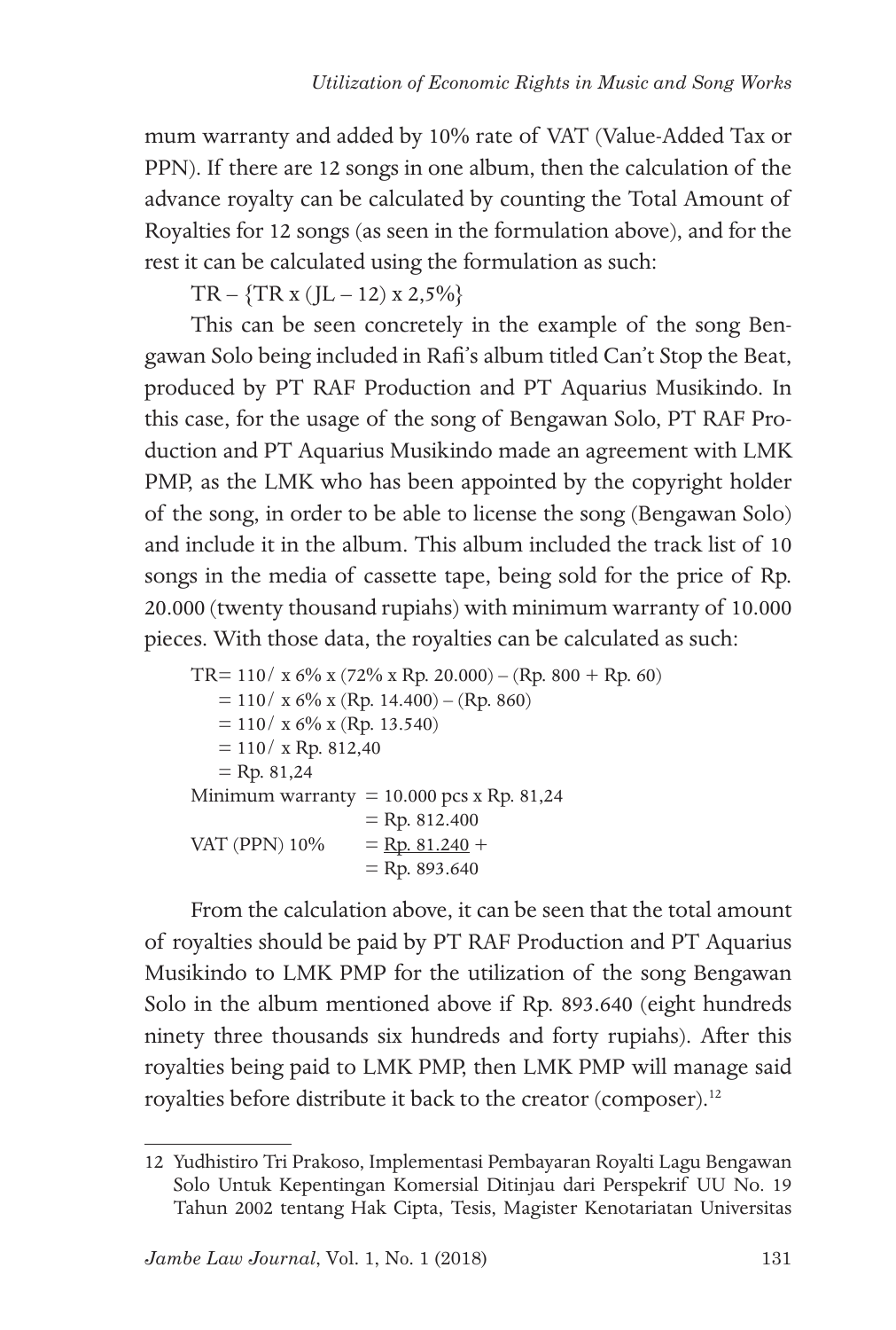### *Dwi Suryahartati & Nely Herlina*

The calculation above is a simulation if the creator give their rights to exploit their creation to other party and let the other party to handle everything regarding the exploitation and utilization of their creation. There are also times when creator or owners of any related rights chose to make the licensing agreement individually with the LMK, as intended in the Act of Copyrights (UUHC).

## **D. Conclusion and recommendation**

## *1. Conclusion*

The Collective Management Institutions (LMK) that are existing in Indonesia have not reach its maximum potential in doing its tasks and functions to collect royalties from creators and holders of related rights. Creators and holders of related rights still haven't felt the maximum economic benefits from their artistic work of music and songs.

There is still no mechanism and uniform system on how to distribute the royalties back to creators and holders of related rights. Each of the LMK has its own payment system according to the licensing agreement and power of attorney which made by each of the LMKs. This make it seems that all of the LMKs in Indonesia are competing with each other to be able to get the licensing agreement from creators and holders of related rights. Aside from that fact, the amount being collected over the utilization of music and songs in public places and commercial places (such as karaoke places, hotels, restaurants, malls, and any other commercial places) is still in need to be reviewed in order to ensure there is true enforcement of justice.

## *2. Suggestion*

The government needs to create a strict and limiting regulation in regards to the system and mechanism of royalties collection by the LMKs existing in Indonesia as soon as possible. If necessary, the government should also created only one LMK, which acted as the Na-

Diponegoro, Hal. 150-151, 2008.